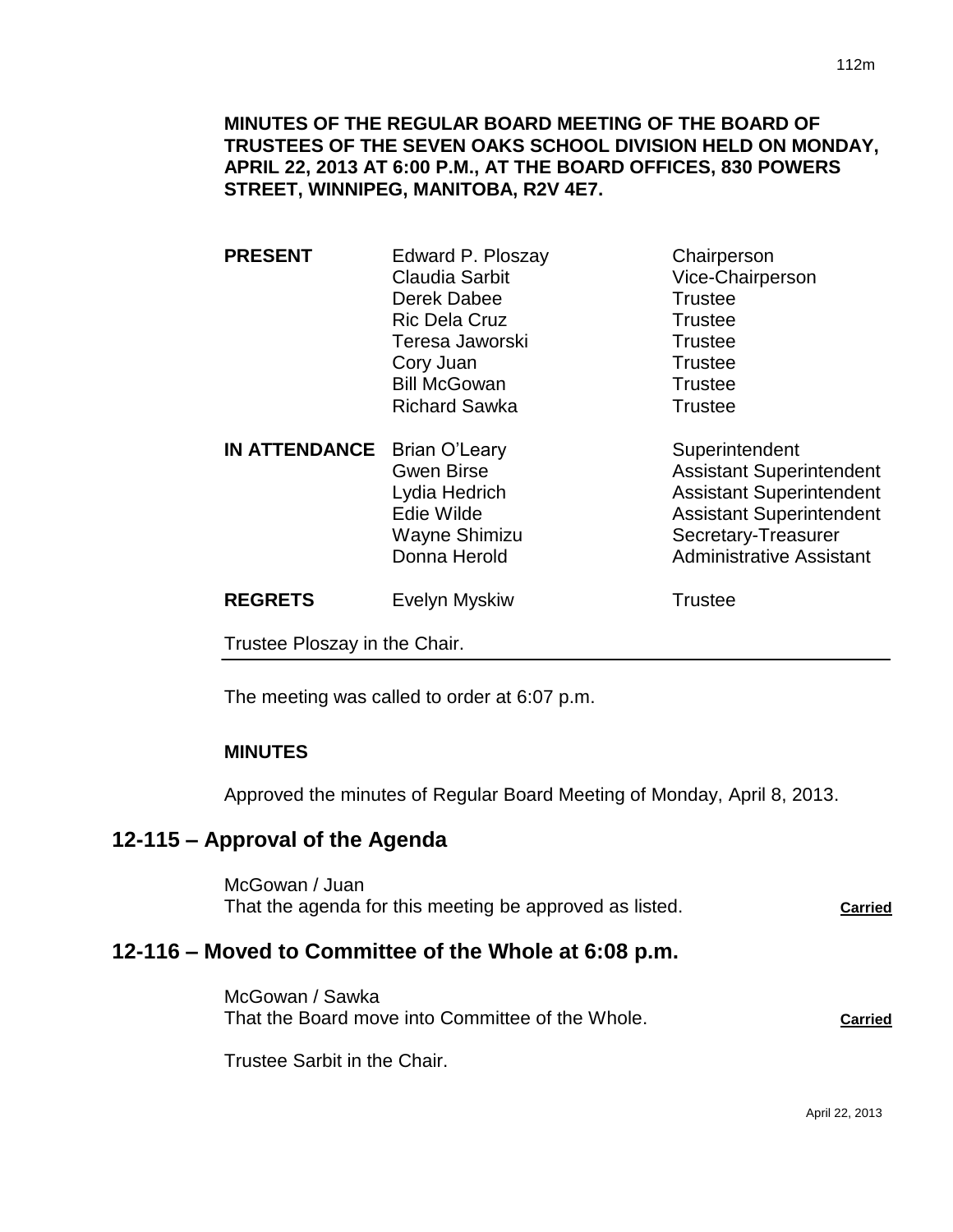## **OFFICERS' REPORT**

- Trustee Jaworski reported on developments arising from collective bargaining.
- **Superintendent O'Leary commented on SOTA and MTS.**

# **12-117 – Early Retirement Incentive Plan Agreement**

#### Jaworski / Juan

Approved that the Board offer the Educational Assistants of Seven Oaks an early retirement incentive plan. **Carried**

Trustee Juan reported on the recent MSBA Regional meeting.

## **SUPERINTENDENTS' PERSONNEL REPORT**

## **12-118 – Superintendents' Personnel Report**

Sawka / Juan That the Superintendents' Personnel Report be ratified. **Carried**

### TEACHER APPOINTMENTS

Appointed the following to Teacher-General (Permanent) teaching contracts effective April 22, 2013:

Sacha Amaladas, full-time (1.00) Megan Brett, full-time (1.00) Vanessa Cabral, full-time (1.00) Ashley Enns-Nadeau,full-time (1.00) Catherine Flynn, full-time (1.00) Graham Forsyth, full-time (1.00) Arielle Gaudet, full-time (1.00) Monica Gupta, full-time (1.00) Izzeddin Hawamda, full-time (1.00) Kimberly James, full-time (1.00) Jennifer Jones, full-time (1.00) Joanne Keeler, full-time (1.00) Chenelle Labossière, part-time (.50) Ari Leibl, full-time (1.00) Anna Lerner, full-time (1.00) John Mantolino, full-time (1.00) Nowell Marzo, full-time (1.00)

Denise Maynard, full-time (1.00) Majda Miljkovic, full-time (1.00) Aaron Millar Usiskin, full-time (1.00) Chloe Plamondon, full-time (1.00) Debra Rarog, part-time (.40) Heidi Reimer, full-time (1.00) Robert Richmond, full-time (1.00) Maximino Santiago, full-time (1.00) Melanie Sharp, full-time (1.00) Cindy Shields, full-time (1.00) Raminder Singh, full-time (1.00) Kristyn Single, full-time (1.00) Jennifer Streilein, full-time (1.00) Nerissa Umali, full-time (1.00) Barbara Warbanski, part-time (.50) Gavin Winchar, full-time (1.00) Jennifer Zaretski, full-time (1.00)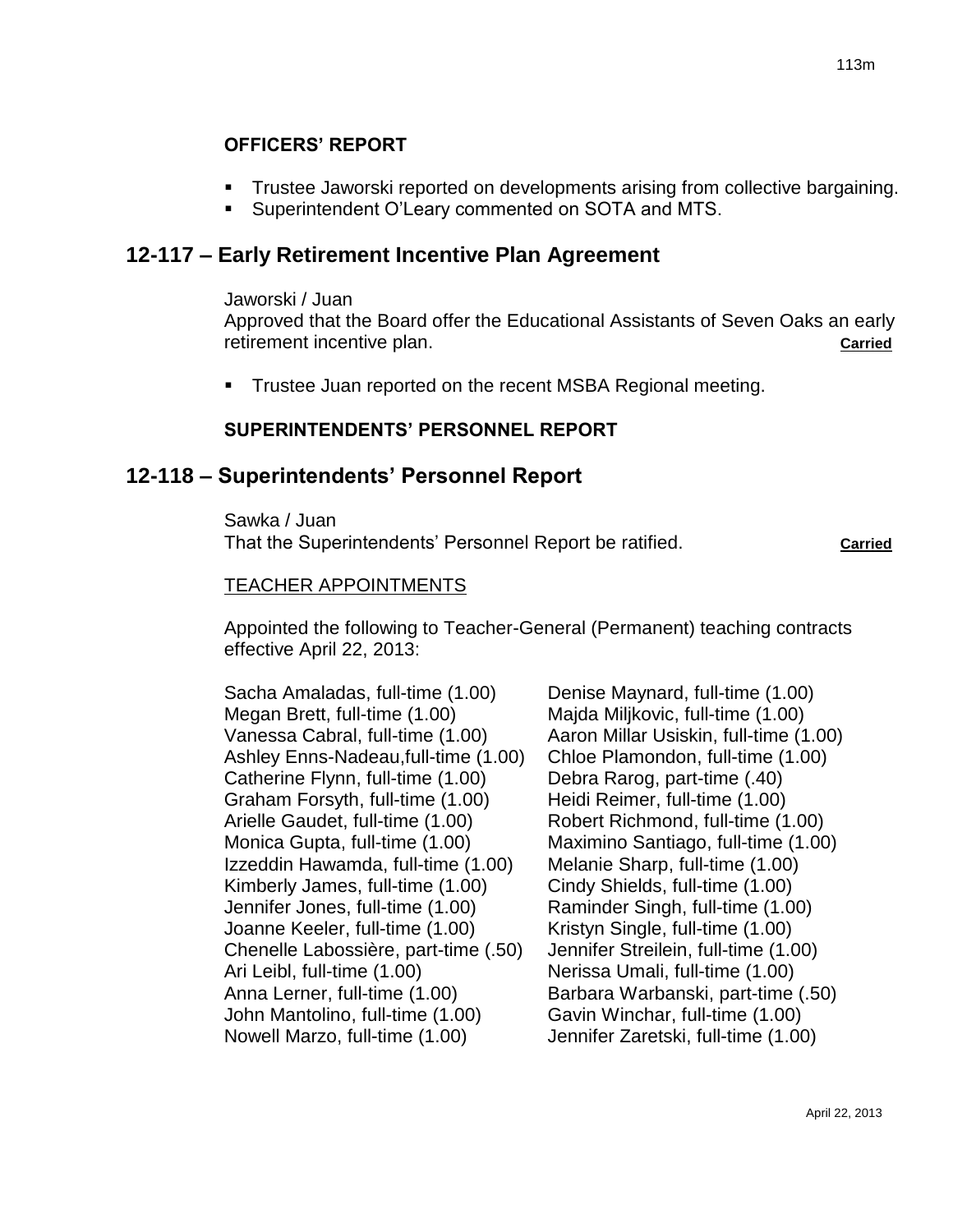### **Superintendents' Personnel Report**

- Appointed Valery Czarnecki to a full-time (1.00) Limited Teacher-General (Term) contract effective May 6, 2013 to June 28, 2013.
- Appointed Blake Ilchyna to a full-time (1.00) Limited Teacher-General (Term) contract effective September 3, 2013 to June 27, 2014.
- Appointed Matthew MacLeod to a part-time (.50) Limited Teacher-General (Term) contract effective April 29, 2013 to June 28, 2013.

### SUBSTITUTE TEACHER APPOINTMENTS

Appointed the following to Substitute Teacher contracts effective the 2012-2013 school year:

Jordanna Cornish Robert Esposito Laurie Tyndall

### TEACHER LEAVES OF ABSENCE

Granted the following leaves of absence, without pay, effective the 2013-2014 school year:

Allison Arnason (.23) Suzy Martins (.50) Angela Belot (.50) Meslissa Rioux (.50) Lyndsay Christianson (.50) Mary Robertson (1.00) Cheryl Deans (.50) Alberta Rusak (.50) Colleen Herosian (.50) Rosanne Sarkany (.50)

- Jaclyn Loganberg (.50) Laura Toppazzini-Bazan (.50) Amanda Martin (1.00) Lisa Wicklund-Whiteside (.33)
- Granted Esther Hershfield a part-time (.50) leave of absence, without pay, effective September 3, 2013 to December 31, 2013.

### TEACHER MATERNITY AND PARENTAL LEAVES

Granted the following maternity and parental leaves:

- Andrea Wilson, effective September 3, 2013 to June 27, 2014.
- Charlotte Zajac, effective September 3, 2013 to September 1, 2014.

### TEACHER DEFERRED SALARY LEAVE

Granted Michelle Hawula deferred salary leave effective the 2016-2017 school year.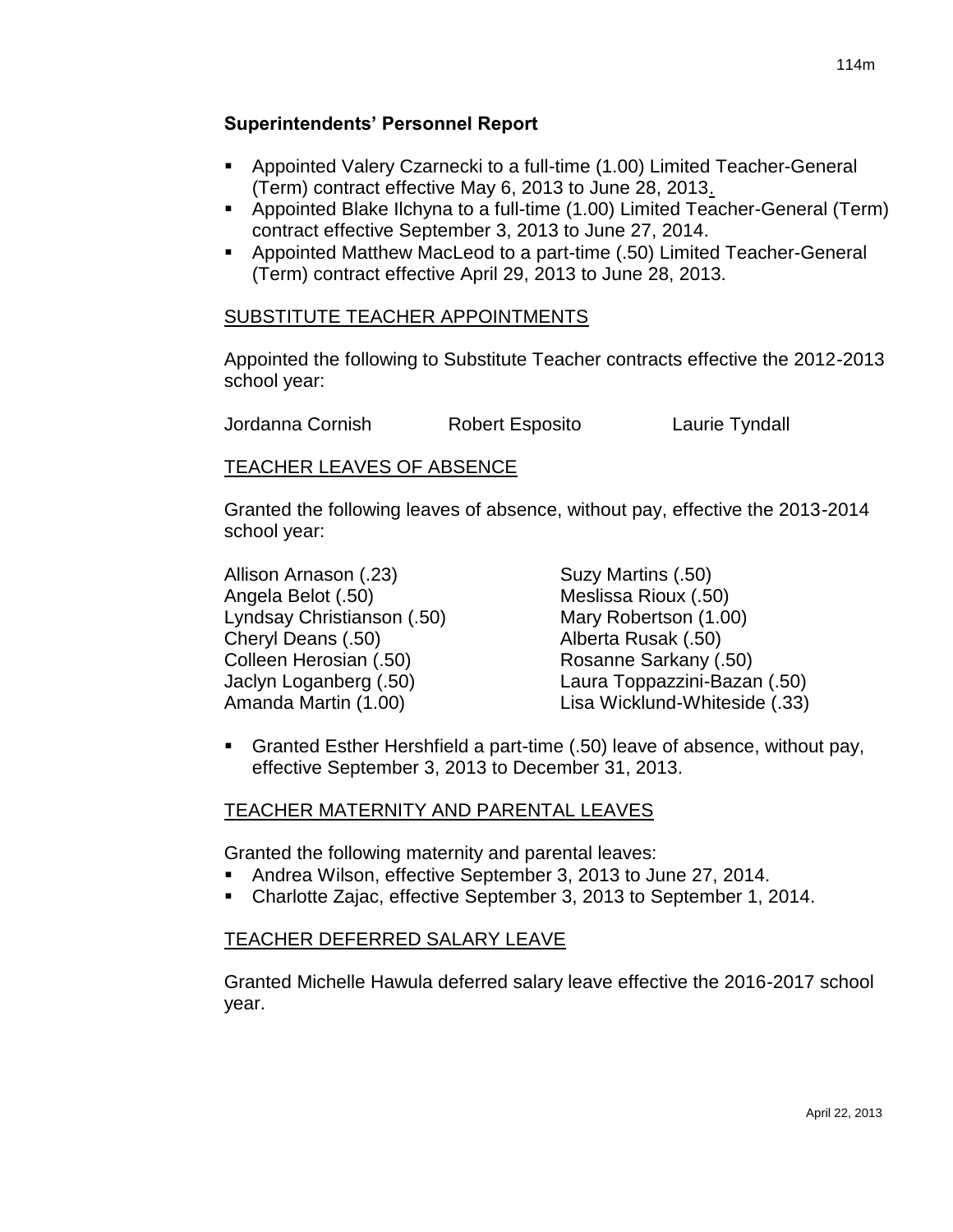### DIRECTOR OF PROGRAMMING - WAYFINDERS

Appointed Meghan Loewen-Cook to the position of Director of Programming, Wayfinders, effective April 22, 2013.

### EDUCATIONAL ASSISTANT APPOINTMENTS

Appointed the following to full-time (6.5 hours per day) Educational Assistant positions:

- **Erin Cunningham, effective April 8, 2013.**
- **Harinder Mann, effective April 8, 2013.**
- **Luba Martchenko, effective April 10, 2013.**

### HVAC MECHANIC APPOINTMENT

Appointed Mark (Nick) Astbury to the position of full-time (8 hours per day) HVAC Mechanic effective April 15, 2013.

### **SUPERINTENDENTS' REPORT**

The following matters were received as information:

- 2013 High School Graduations.
- **Standard Aero Plant Visit.**

# **12-119 – MCM Architects – Victory School Daycare**

Jaworski / McGowan

That the Board approve the design of MCM Architects for the Victory School Daycare and request approval from PSFB to move to construction documents.

**Carried**

### **ITEMS OF INFORMATION**

- **Ministerial Award for Maples Collegiate Commons.**
- **Approval of Amber Trails Award of Tender.**
- Bockstael Construction Letter of Approval.
- **Maples Collegiate Chiller Replacement Approval.**
- WCB Client Profile Summary Report to March 31, 2013.
- **School Incident Reports, September to December, 2012.**
- **Gender Gaps in Education Update.**

Trustee Ploszay in the Chair.

Trustee Dela Cruz here entered the meeting at 7:31 p.m.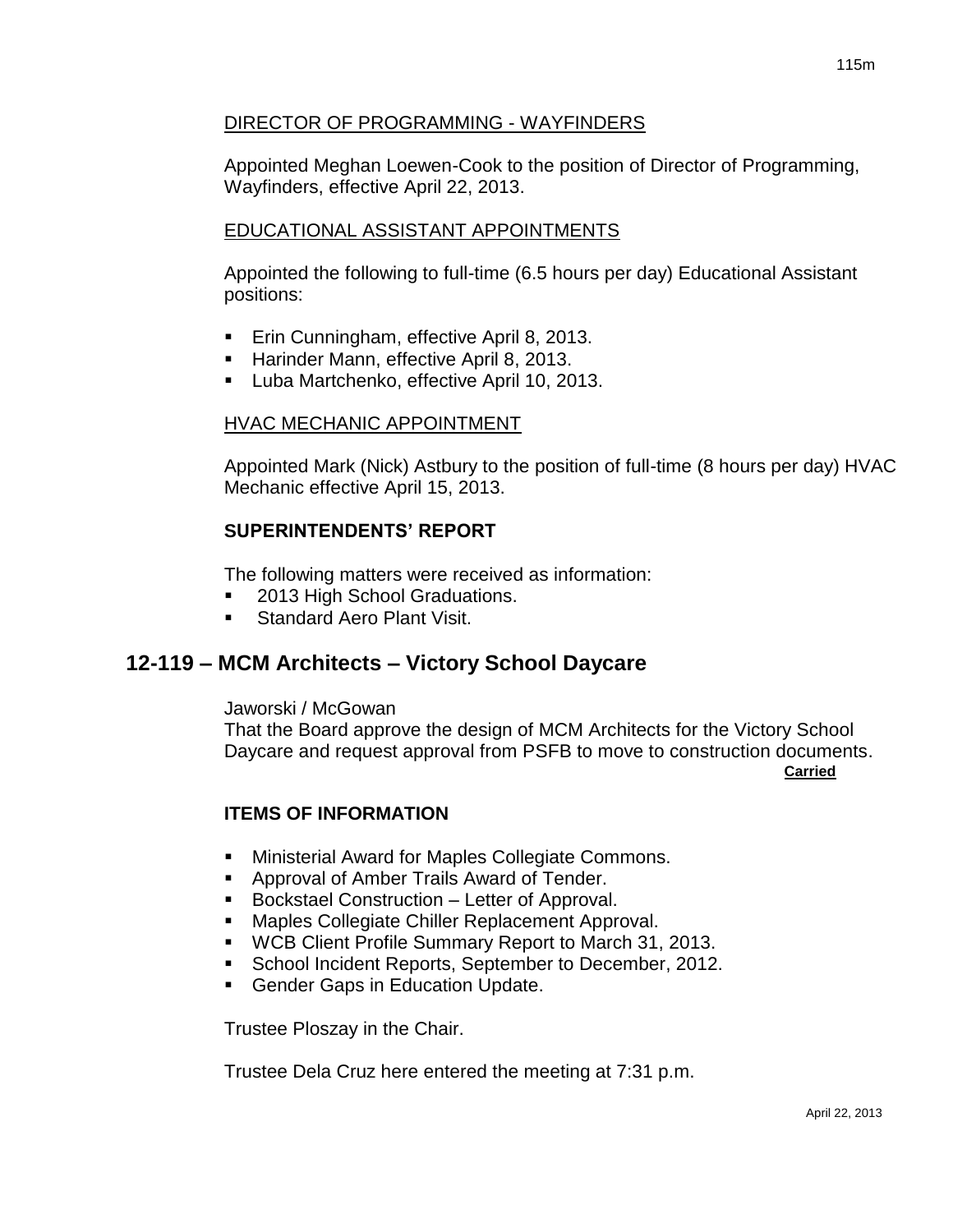Trustee Dabee here entered the meeting at 7:32 p.m.

## **12-120 – Fundraising Events**

Sarbit / Dela Cruz

Approved that the Board support fundraising events of allied and partner organizations whose work has a direct and demonstrable benefit to the students and community of Seven Oaks School Division. Where appropriate the Board should invite the participation of staff whose work relates to the work of the allied or partner organization. **Carried**

# **12-121 – University of Winnipeg Fourth Annual I "Heart" U of W Dinner**

McGowan / Juan

Approved that the Board purchase a corporate table (10) and invite staff from our high schools and Wayfinders to join two Trustee representatives and a Superintendent. **Carried**

## **12-122 – 2013-2014 School Year Calendar**

McGowan / Jaworski

Approved that the school calendar for the 2013-2014 school year be approved with September 3 and 4, 2013 being orientation days for Kindergarten to Grade 8 schools. **Carried**

### **12-123 – Threat Assessment Protocol**

#### Dela Cruz / Dabee

That Trustees Juan, Sawka, McGowan and Superintendent Brian O'Leary attend the meeting sponsored by Pembina Trails School Division on Threat Assessment, May 1st, 2013, 7:00 p.m. at the Pembina Trails Board Office, 181 Henlow Bay. **Carried**

# **12-124 – TJ's Gift Foundation**

#### Dela Cruz / Juan

That the Board purchase a corporate table (10) for TJ's Gift Gala, with tickets to be allocated to staff and students involved in drug and alcohol education and counselling in our schools. **Carried**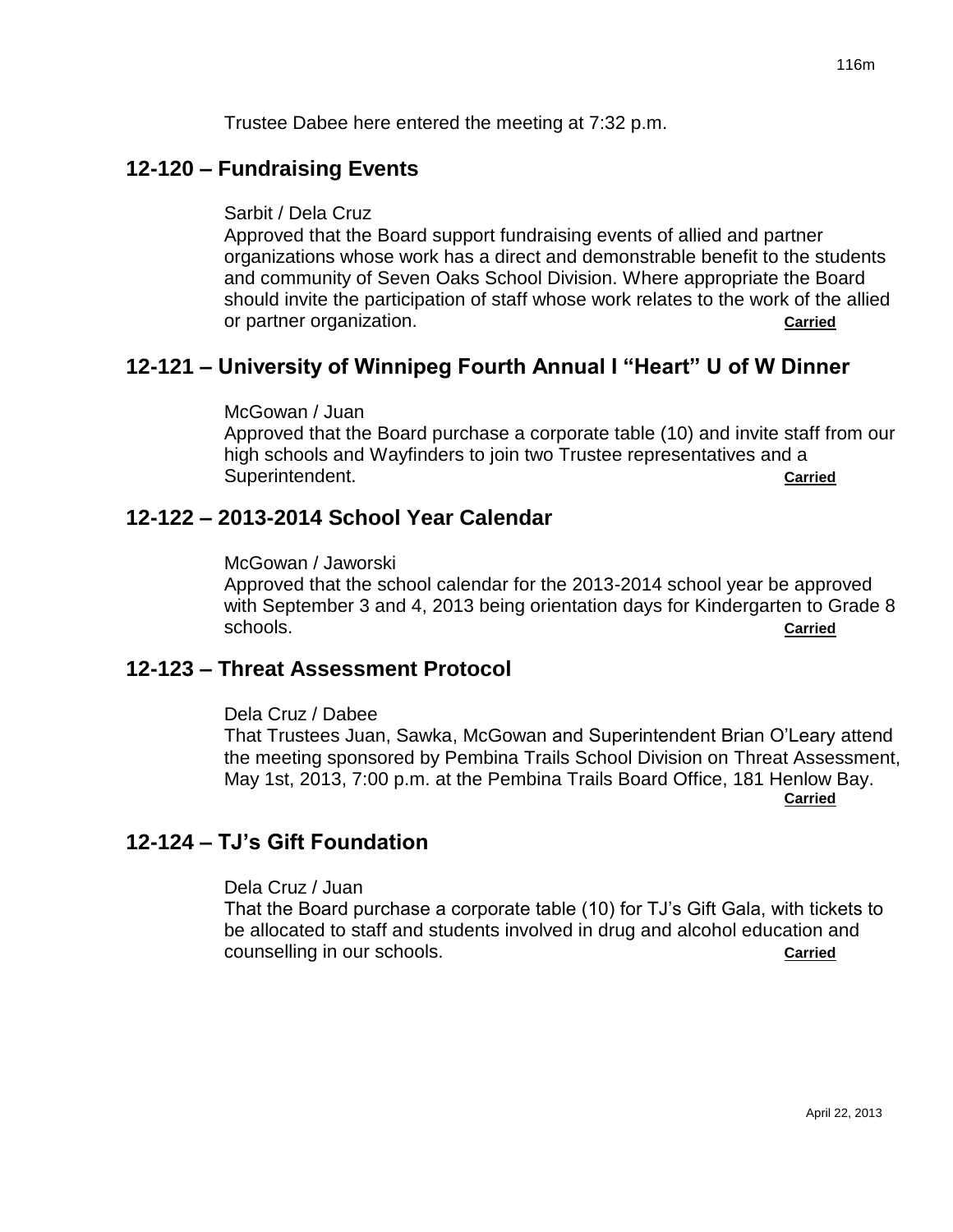### **SPECIAL ORDER**

**8:00 p.m.** Aboriginal Education Policy Presentation: Mary Courchene, Elder in Residence; Rebecca Chartrand, Aboriginal Education Teacher Team Leader; Sherri Denysuik, Vice-Principal, Edmund Partridge Community School.

## **12-125 – Policy IDAAD – Aboriginal Education**

Jaworski / Dabee That Policy IDAAD - Aboriginal Education be approved for inclusion in the Policy Manual. **Carried**

### **CONSENT AGENDA**

## **12-126 – Consent Agenda**

Dela Cruz / Juan That the Consent Agenda be approved. **Carried Carried** 

#### Master Roofing Ltd. Certificate of Payment No. 5

That Certificate of Payment No. 5 for the Maples Collegiate Roof Phase 2 project in the amount of \$219,006.20 be paid to Master Roofing Ltd.

#### Statutory Holdback on Master Roofing Ltd. Certificate of Payment No. 5

That the Statutory Holdback on Certificate of Payment No. 5 for the Maples Collegiate Roof Phase 2 project in the amount of \$16,911.68 be paid to the SOSD/Master Roof-447 Maples Roof Phase II account.

#### Number Ten Architectural Group Invoice No. 11817

That Invoice No. 11817 for the Maples Collegiate Commons Addition project in the amount of \$80,490.10 be paid to Number Ten Architectural Group.

#### Number Ten Architectural Group Invoice No. 11821

That Invoice No. 11821 for the Garden City Collegiate Science Lab project in the amount of \$56.06 be paid to Number Ten Architectural Group.

#### SMS Engineering Ltd. Invoice No. 49019

That Invoice No. 49019 for the Maples Collegiate Chiller Replacement (Geothermal) project in the amount of \$8,189.20 be paid to SMS Engineering Ltd.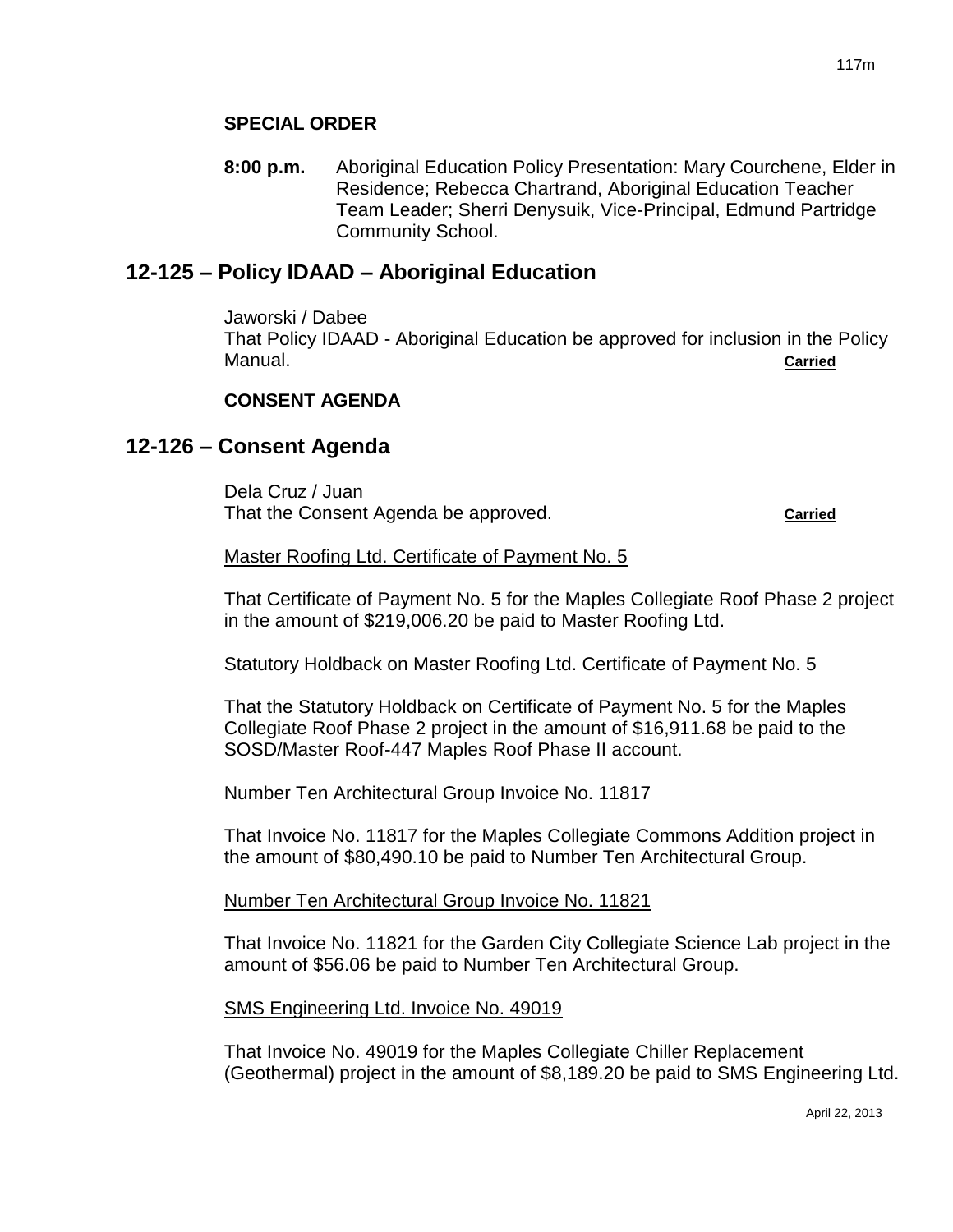### **CONSENT AGENDA**

#### **Stantec Consulting Invoice No. 751983**

That Invoice No. 751983 for the Modular Classrooms 2012 (Portables 45, 46, 47 FY12) project in the amount of \$1,323.53 be paid to Stantec Consulting.

## **12-127 – Policy GABBA – Confined Space Entry**

Dabee / Jaworski

Approved that revised Policy GABBA - Confined Space Entry be approved for inclusion in the Policy Manual. **Carried**

## **12-128 – Policy GABBA-R – Safety Permit: Confined Spaced Entry**

Dabee / Jaworski

Approved that Policy GABBA-R - Safety Permit: Confined Space Entry be approved for inclusion in the Policy Manual. **Carried**

# **12-129 – Policy GABBA-R1 – Safety Form: Worksite Hazard Analysis**

Dabee / Jaworski Approved that Policy GABBA-R1 - Safety Form: Worksite Hazard Analysis be approved for inclusion in the Policy Manual. **Carried** 

# **12-130 – Policy GABD – Hot Work Safety Policy**

Dabee / Jaworski

Approved that revised Policy GABD - Hot Work Safety Policy be approved for inclusion in the Policy Manual. **Carried**

# **12-131 – Policy GCI – Support Staff Evaluation**

Dabee / Jaworski

Approved that revised Policy GCI - Support Staff Evaluation be approved for inclusion in the Policy Manual. **Carried Carried** 

### **12-132 – Educational Leave**

McGowan/Juan

Approved that Educational Leave be granted to the following:

- Tanya Kohut and Sari Rosenberg R.F. Morrison School 38 days
- Heather Graham Constable Edward Finney School 15 days
- Charlene Eckert, Heather Eckton, Krysta Pooley, Stephan Carson, Bryan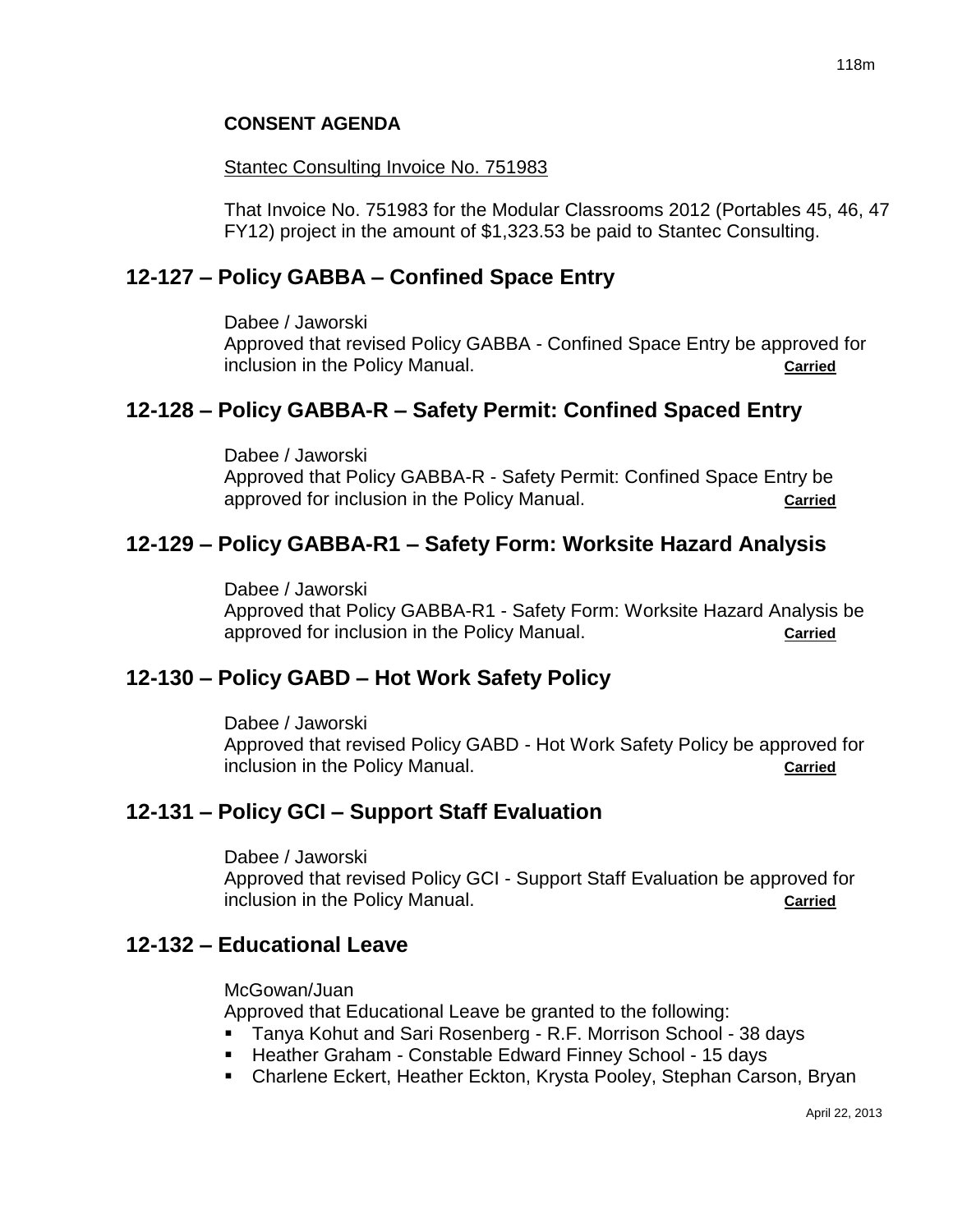Goods, Cara Kolt and Shelley Torz - Edmund Partridge Community School, West Kildonan Collegiate, Garden City Collegiate, H.C. Avery School, West St. Paul School - 14 days

- **E** Lindsay Brown Maples Collegiate 15 days
- Michelle Janzic Maples Collegiate 5 days
- Chris Wigglesworth École Riverbend Community School 25 days
- Aboriginal Education Group Victory School 14.5 days
- Aboriginal Resources Review Committee Constable Edward Finney School 18 days
- Kirk Baldwin Met School, Garden City Collegiate, West Kildonan Collegiate, Maples Collegiate -13.5 days

# **CORRESPONDENCE**

- Dairy Farmers of Manitoba: H.C. Avery School 15 year participant in the Dairy Farmers of Manitoba School Milk Program.
- Floyd Martens, President, Manitoba School Boards Association: Resolution SB-01-13 - Child Care Centres in Schools.
- MERN Fall/Winter Newsletter.
- Fran Frederickson, Chair of the Board, Interlake School Division: Letter to Nancy Allan support the Safe and Inclusive Schools initiative (Bill 18).
- Canadian School Boards Association: CSBA elects Michael McEvoy, British Columbia School Trustees Association as the new President.
- Canadian School Boards Association: Response TOAANDC Initiated Consultations on Proposed First Nations Education Legislation.
- Cindy Zoppa, MCM Architects Inc.: Invitation to Pre-Qualify General Contractors for the Victory School Daycare project.
- **Community Legal Education Association: Public Legal Education Award.**
- Manitoba News Release: April 18, 2013 Allan Recognizes Educators for their Creativity, Innovation, Effectiveness. Celebration of Excellence in Teaching Awards Part of Education Week: Minister.
- Lord Selkirk School Division: Secretary-Treasurer advertisement.
- Take Pride Winnipeg Heads to Washington D.C.: Elwick's trip to Washington D.C.
- Nancy Allan, Minister of Education: Manitoba Education support school division participation in Tell Them From Me survey.
- The Selkirk Journal, Thursday, March 28, 2013: Notices of Public Hearings regarding Zoning By-law amendments.
- Labour Relations, Manitoba School Boards Association: CPI, Unemployment Rate, Regional Trends - Update April 2013.
- Nancy Allan, Minister of Education: Thanking the Division for support of Bill 18, The Safe and Inclusive Schools Act.
- R. John Weselake, A/Executive Director, Public Schools Finance Board: Seven Oaks School Division - 2013 Portable Program - West St. Paul School and École Belmont.